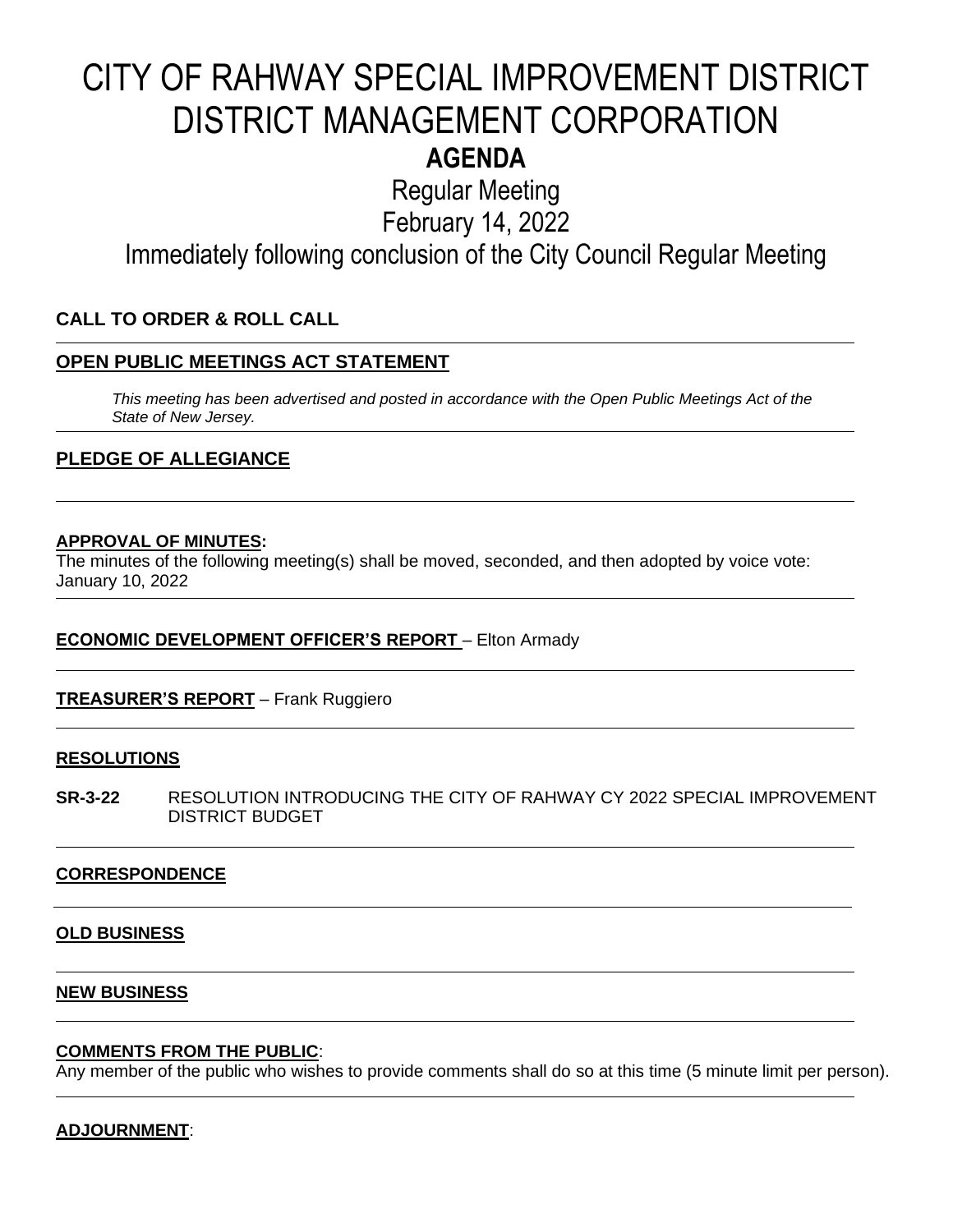# CITY OF RAHWAY SPECIAL IMPROVEMENT DISTRICT DISTRICT MANAGEMENT CORPORATION

## Reorganization Meeting Minutes

January 10, 2022

*Immediately Following the Conclusion of the Regular City Council Meeting*

#### **CALL TO ORDER & ROLL CALL**

Chairperson Miles called the Meeting to order at 7:29 p.m. and had SID Secretary Jeff Jotz read the Roll Call.

- **PRESENT:** Jeffrey Brooks, Michael Cox, Rodney Farrar, Joseph D. Gibilisco, Joanna Miles, Jeremy E. Mojica, Danielle "Danni" Newbury
- **ABSENT:** David Brown, Vannie Deloris Parson

### **OPEN PUBLIC MEETINGS ACT STATEMENT**

*This meeting has been advertised and posted in accordance with the Open Public Meetings Act of the State of New Jersey.*

### **PLEDGE OF ALLEGIANCE**

Chairperson Miles led the Pledge of Allegiance.

Ms. Parson arrived at 7:30 p.m.

Chairperson Miles assigned Ms. Newbury as Chairperson of the meetings for 2022.

#### **APPROVAL OF MINUTES:**

The minutes of the following meeting(s) shall be moved, seconded, and then adopted by voice vote: December 13, 2021

A motion was made by Mr. Farrar and seconded by Mr. Gibilisco to accept and approved without objection on a voice vote. Mr. Brooks abstained.

Chairperson Newbury declared the motion carried.

#### **EXECUTIVE DIRECTOR'S REPORT** – Elton Armady

Mr. Armady delivered his report

#### **TREASURER'S REPORT** – Frank Ruggiero

Frank Ruggiero delivered his report.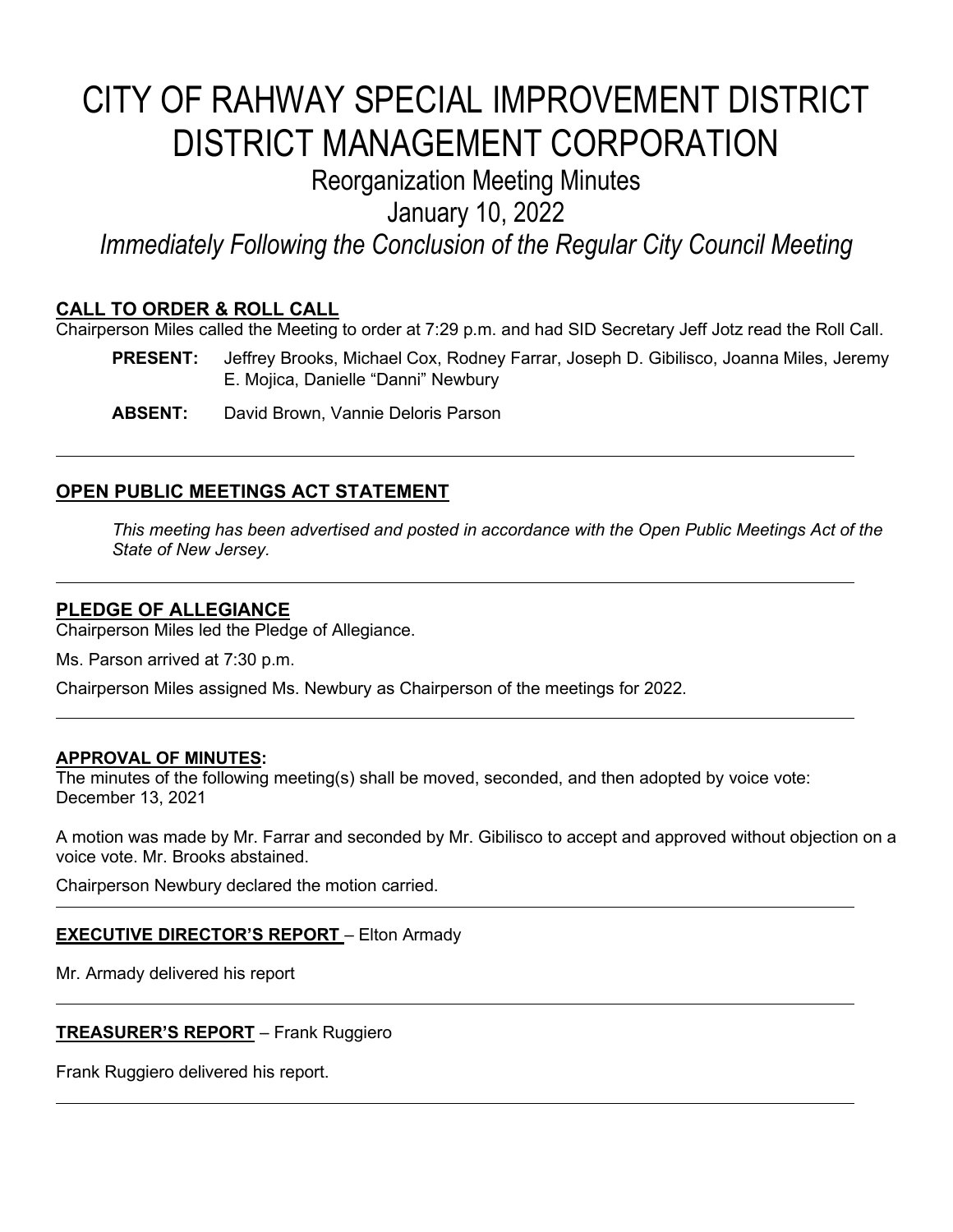#### **RESOLUTIONS**

- SR-1-22 A RESOLUTION ESTABLISHING 2022 SPECIAL IMPROVEMENT DISTRICT (SID) DISTRICT MANAGEMENT CORPORATION MEETING DATES
- SR-2-22 A RESOLUTION AMENDING CITY COUNCIL RESOLUTION AR-192-21 WHICH AUTHORIZED EMPLOYEES OF THE SPECIAL IMPROVEMENT DISTRICT OF THE CITY OF RAHWAY, NEW JERSEY

Motion to adopt both resolutions was made by Chairperson Newbury, seconded by the Entire Council and without objection on a voice vote. Mr. Brown was absent. Council President Newbury declared the motion carried.

#### **CORRESPONDENCE**

Chairperson Newbury noted there was no correspondence this evening.

#### **OLD BUSINESS**

Chairperson Newbury indicated that there was no old business.

#### **NEW BUSINESS**

Chairperson Newbury indicated that there was no new business.

#### **COMMENTS FROM THE PUBLIC**:

Any member of the public who wishes to provide comments shall do so at this time (five minute limit per person).

With no one appearing, Chairperson Newbury closed the public hearing.

#### **ADJOURNMENT**:

A motion to adjourn the meeting at 7:37 p.m. was made by Mr. Cox and seconded by Mr. Gibilisco. The meeting was officially adjourned without objection on a voice vote.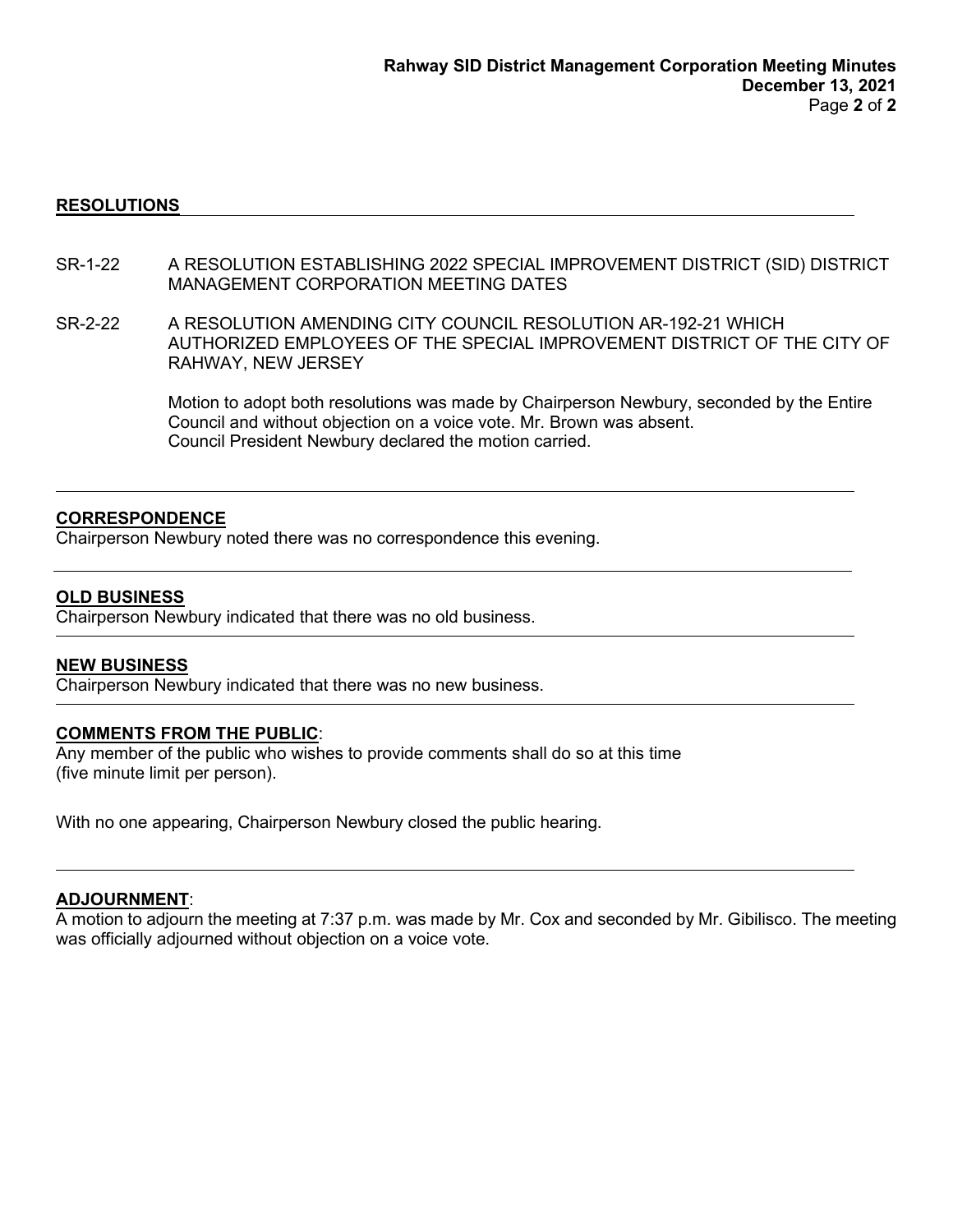# **RESOLUTION CITY OF RAHWAY, NEW JERSEY SPECIAL IMPROVEMENT DISTRICT No. SR-3-22**

#### **RESOLUTION INTRODUCING THE CITY OF RAHWAY CY 2022 SPECIAL IMPROVEMENT DISTRICT BUDGET**

**BE IT RESOLVED** by the District Management Corporation of the Special Improvement District (SID) of the City of Rahway, County of Union, that the budget herein before set forth is hereby adopted and shall constitute an appropriation for the purposes stated on the sums therein set forth as appropriation, and authorization of the amount of \$325,000 for Special Improvement District purposes.

| <b>Operating Budget</b>           |         |         |  |
|-----------------------------------|---------|---------|--|
|                                   |         |         |  |
| Revenues                          | CY 2022 |         |  |
|                                   |         |         |  |
| SID Levy - Proposed               | 325,000 |         |  |
|                                   |         |         |  |
| <b>Total Revenues</b>             |         | 325,000 |  |
|                                   |         |         |  |
| Appropriations                    | CY 2021 |         |  |
|                                   |         |         |  |
| Salaries & Wages                  | 127,000 |         |  |
| Fringe Benefits                   | 26,000  |         |  |
| Administrative/Operating          | 20,000  |         |  |
| District Programming/Improvements | 110,000 |         |  |
| Debt Service                      | 42,000  |         |  |
|                                   |         | 325,000 |  |
|                                   |         |         |  |
| <b>Total Expenses</b>             |         | 325,000 |  |

**BE IT FURTHER RESOLVED** that a public hearing on this budget will be held at a Meeting of the District Management Corporation of the Special Improvement District on March 14, 2022, immediately following the conclusion of the Regular Meeting of the Rahway City Council.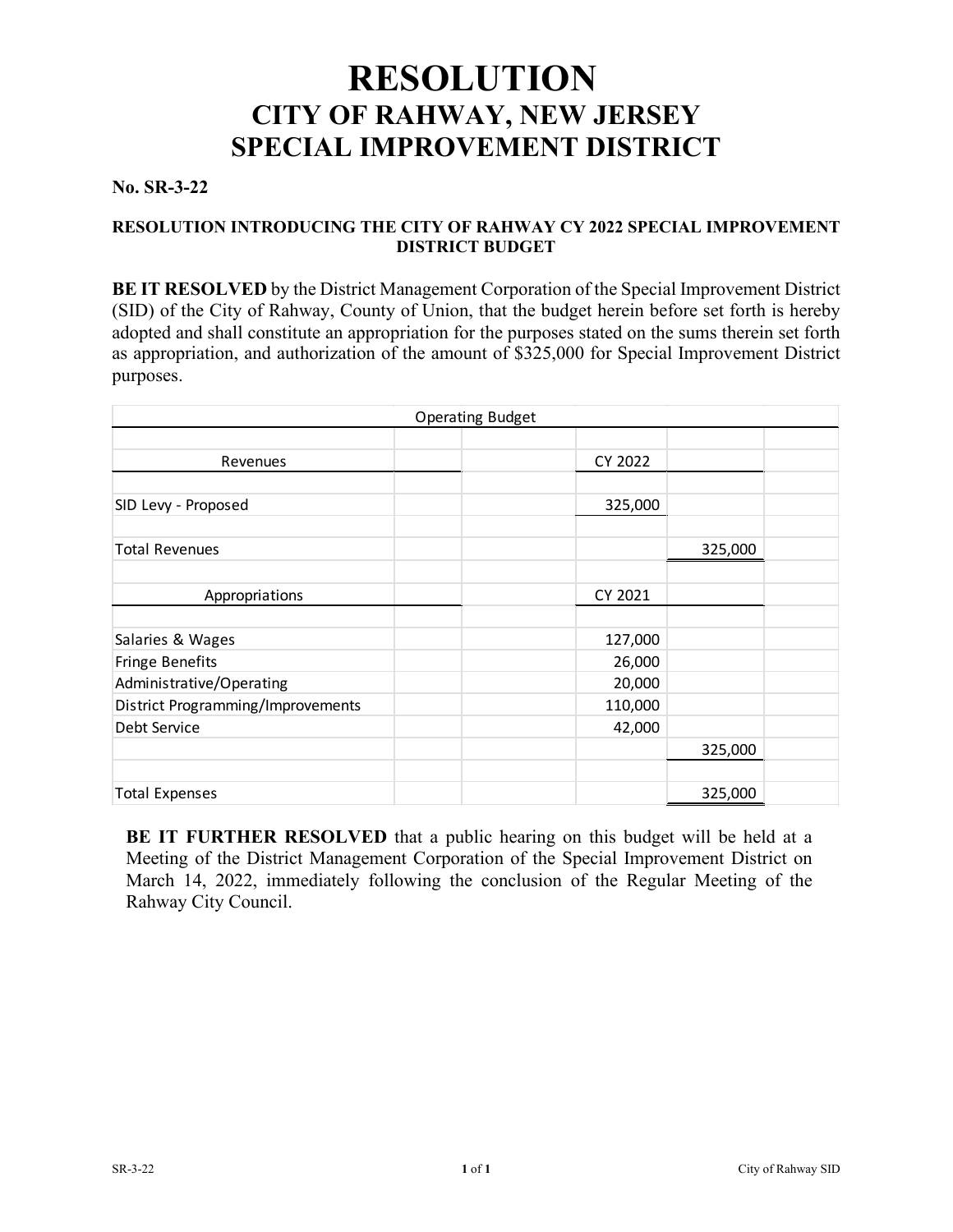

### **Rahway Special Improvement District Economic Development Officer's Report February 2022**

#### **I. Mayor Advisory Committee Reappointments**

- o Laura Bellevue 3-year term
- o Herve Gaspard 2-year term
- o Pete Kowal 2-year term
- o Heidi Loder-Rosal 1-year term
- o Rafael Ortiz 3-year term

#### **II. 2022 Committee Meeting Schedule & Times**

| <b>SID Ad Hoc Committee</b> | <b>SID Mayor's Advisory Committee</b> |  |
|-----------------------------|---------------------------------------|--|
| February 8 - 5PM            | February 7 - 5PM                      |  |
| April 5 - 5PM               | April 4 – 5PM                         |  |
| June $7 - 5$ PM             | June $6 - 5$ PM                       |  |
| August 2 - 5PM              | August $1 - 5$ PM                     |  |
| October 4 - 5PM             | October 3 - 5PM                       |  |
| December 5 - 5PM            | December 5 - 5PM                      |  |

#### **III. Committee Meeting Updates**

- $\circ$  Mayor's Advisory Committee Cancelled due to no member being able to attend  $\circ$  February Ad Hoc Committee Action items consisted of the following:
- February Ad Hoc Committee Action items consisted of the following:<br>• Meeting every other month instead of every month:
	- Meeting every other month instead of every month;
	- Setting a minimum of 8-10 participating restaurants for Takeout Tuesday;<br>• Exploring the idea of getting a city map or app to share with visitors that de
	- Exploring the idea of getting a city map or app to share with visitors that details where businesses and attractions are;
	- Considering an adopt a Train Station Program for organized cleanups at the train station; and
	- Creating a Mural Program Recommended that a committee decide murals that should go and incorporates Rahway's arts, culture and diversity. The content and imagery should be strong. Potential areas discussed were St Georges Ave, Irving St, Arts District Park and more interactive part at the Paseo.

#### **IV. Economic Development**

- $\circ$  SID will work to retain a commercial broker to help identify vacant and available businesses so that we can target new prospective businesses to occupy them.
- o SID will continue outreach to determine needs of current businesses
	- This includes assistance with advertising, jobs, and potentially sponsoring a ServSafe and/or health training for restaurants, which is mandated for food handling

#### **V. Previous Events**

- $\circ$  Soup Stroll January 8, 15, 22 and 29
	- SID provided 5,200 cups to 20 participating restaurants to give out soup
	- Survey will be distributed to determine success of the event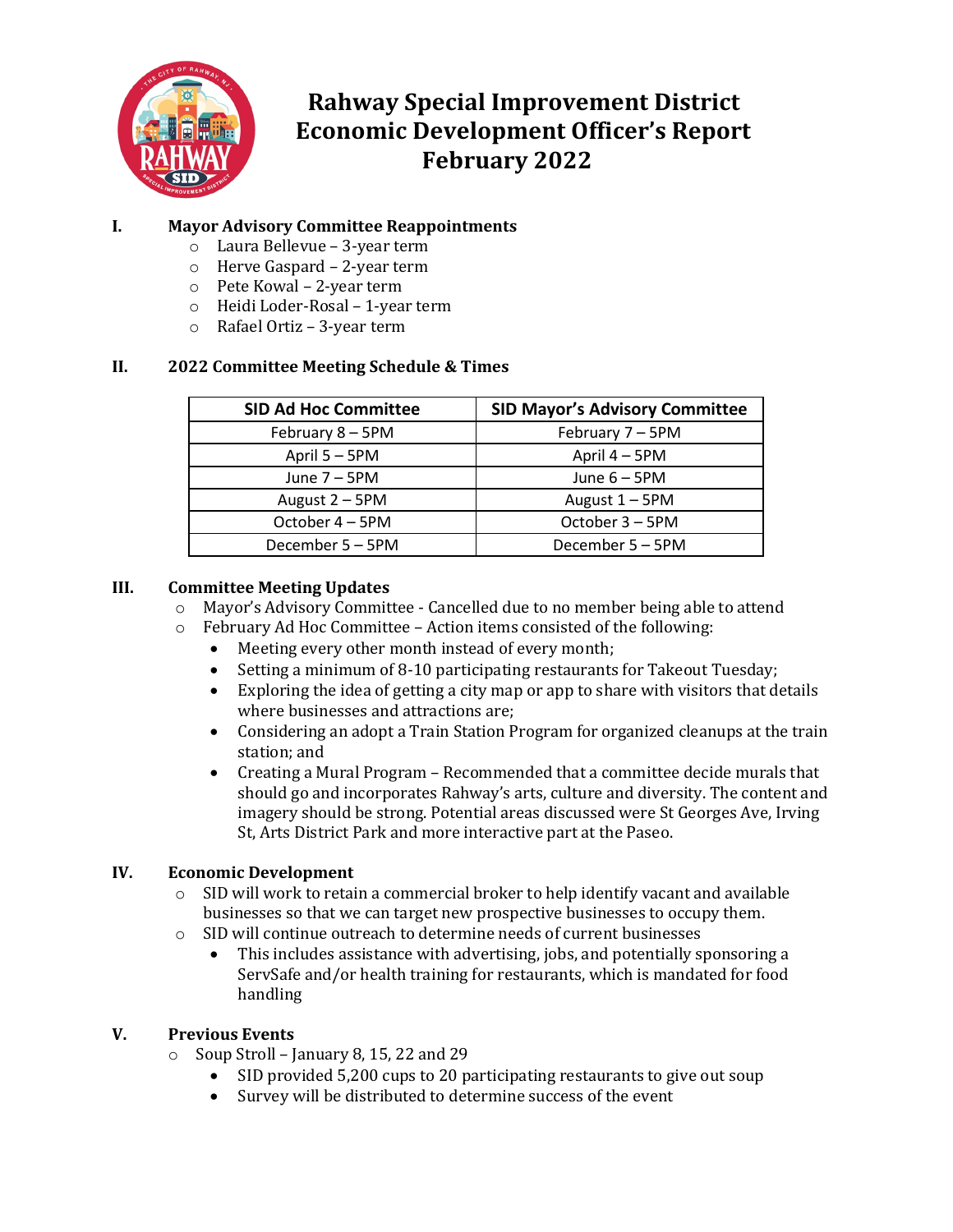• Ad Hoc Committee recommended having a coupon for individuals to return within 7 days to try out the restaurant

#### **VI. Upcoming 2022 Events**

- $\circ$  Job Fair March 15<sup>th</sup> 12PM-4PM<br>• Merck. YMCA. Watt Hotel and
	- Merck, YMCA, Watt Hotel and RWJ have signed on. The SID is soliciting additional participants.
- o Take Out Tuesday Tuesday, March 22nd
- o Rahway's Own & Rising Stars Nominations to open late February
	- Rising Stars honored at mayor's concert series in summer<br>• Rahway's Own to be honored at either concert series or an
	- Rahway's Own to be honored at either concert series or another venue

#### **VII. New Businesses**

o Moazz Mediterranean Grill had a Grand Opening and ribbon cutting on Saturday, January 22nd. They are located at 928 St Georges Avenue, Rahway.